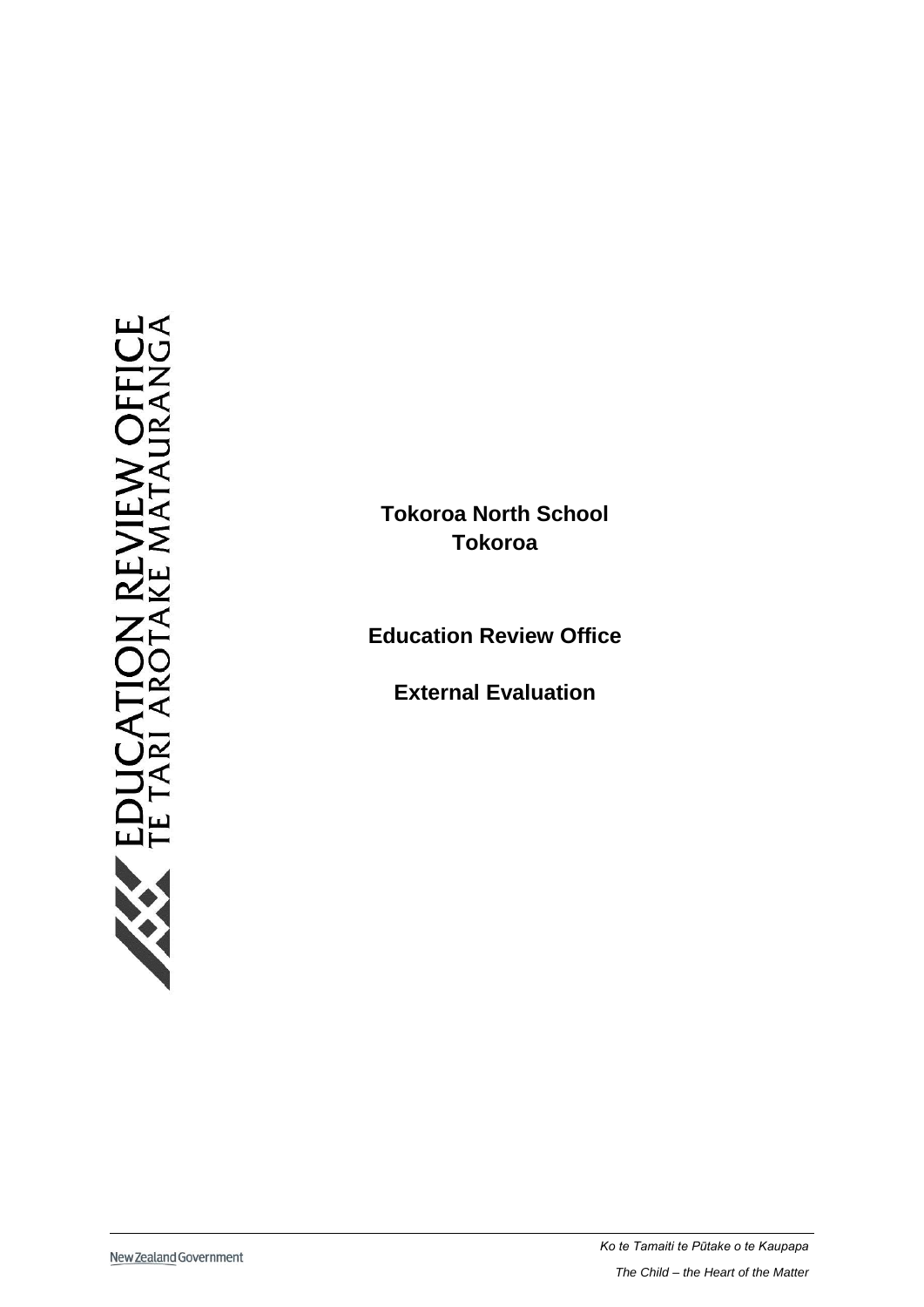# **ERO External Evaluation Tokoroa North School**

## **1 Context**

Tokoroa North School continues to provide very good quality education for children in Years 1 to 6. The school's roll is largely Māori and Pākehā with a growing Pacific roll of mostly Cook Island children.

The school has a long serving principal and a history of positive ERO reports. The 2011 ERO report noted effective leadership, responsive governance and strong connections with whānau. These features continue to be noteworthy. Good progress has been made in the school's identified priorities for development included in the report.

# **2 Equity and excellence**

The vision and valued outcomes defined by the school for all children are focused on 'Together We Learn for Life – Ako ngātahi ki te ora'. The school's vision and values underpin the positive, settled tone of the school. The board and staff promote a well maintained, safe and inclusive learning environment. Children enjoy a sense of belonging and connection to school. They have equitable opportunities to participate in effective learning experiences.

The board is committed to resourcing programmes that promote equity and excellence for learners. Children at risk of not achieving and those with high learning needs are very well provided for. Capable teacher aides work with teachers to provide in-class and appropriate withdrawal support for individuals and small groups. A classroom for children with high learning needs is an integral part of the school. Trustees and families provide financial support to ensure that all children have access to a range of learning experiences. APSEL (Achievement by Promoting Social and Emotional Learning), is a long-standing initiative that successfully provides responsive support for children and whānau.

By Year 6, children at Tokoroa North School achieve at or above National Standards. Māori children achieve at similar levels to their peers, especially in writing and mathematics. Data in recent years shows this is an ongoing trend for Māori children.

Since the 2011 ERO evaluation the school has introduced the Kick-Start Pre-School programme, an innovative initiative to support transitions into school for children and their families. Meaningful connections are also made with local early childhood services and other schools to facilitate children's transitions into and out of school.

Further actions that support children's academic progress have included:

- significant review and development of the school's charter and curriculum
- strengthening teacher appraisals through targeted discussions with school leaders
- developing the junior school language support programmes
- maintaining learning partnerships with parents, especially in reading, that support children's further learning at home.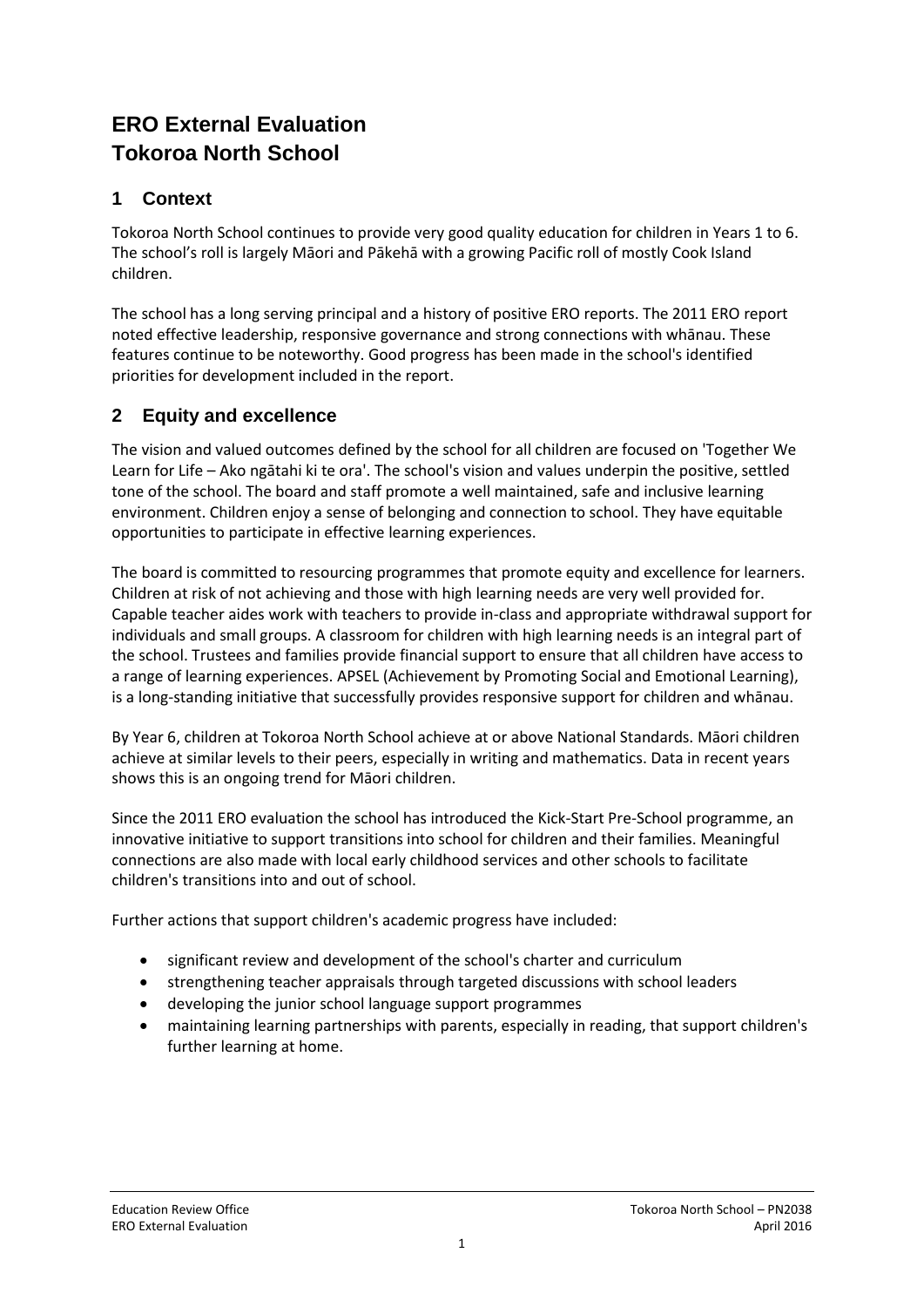# **3 Accelerating achievement**

#### **How effectively does this school respond to Māori children whose learning and achievement need acceleration?**

School leaders and teachers have developed very effective processes and practices that respond well to Māori children whose learning needs accelerating. Processes include early identification of children at risk of not achieving; implementation of action plans to target their progress; ongoing monitoring; and thoughtful consideration by teachers to identify children's next steps.

Effective teaching strategies complemented by relevant learning support programmes are contributing to children's accelerated progress. School achievement data are well analysed and used by leaders, teaching teams and individual teachers to provide programmes that support children's individual learning needs. The school's achievement information shows that by Year 6 Māori children who started at Year 1 have made more accelerated progress than other groups in the school.

#### **How effectively does this school respond to other children whose learning and achievement need acceleration?**

School leaders and teachers use the same high quality processes and practices for other groups of children, as they do for Māori children. Teams develop well documented action plans that identify the names, learning needs and numbers of children who need to make accelerated progress, including gender and ethnicity groups. These action plans link with the board's strategic plan. The board has a strategic goal that all children will achieve national standards by the time they leave the school at the end of Year 6. Almost all Year 6 children, including Pacific children, achieve this goal.

In response to the declining readiness for school of most new entrant children, and a comprehensive internal evaluation, school leaders have restructured the junior school. They have introduced a developmental teaching approach to foster children's oral language. Teachers provide children with experiential learning and specific strategies to support their readiness for further learning. Teachers are continuing to evaluate and develop this approach.

### **4 School conditions**

#### **How effectively do the school's curriculum and other organisational processes and practices develop and enact the school's vision, values, goals and priorities for equity and excellence?**

School policies, systems and processes align well to achieve the school's vision, values, goals and priorities. The board works collaboratively with the principal to ensure resourcing is strategically allocated to support ongoing improvement to children's learning and wellbeing. Trustees have a range of professional skills that they use to carefully scrutinise school data. They evaluate their own role as trustees and participate in school governance training opportunities.

There is a strong culture of professional learning. School leaders and teachers deliberately focus on improving teaching practice for better learning opportunities for children. Teacher appraisal processes and teachers' inquiry into the effectiveness of their practice have been strengthened. Leadership is distributed across teaching teams to build individual and collective leadership capacity. Teachers value being able to develop their own talents and trial innovative strategies that result in positive outcomes for children.

Children are enthusiastic about their learning and benefit from school conditions that foster positive attitudes to lifelong learning. The school values are well known by children and their families. These values foster respectful and productive relationships among children, and calm and settled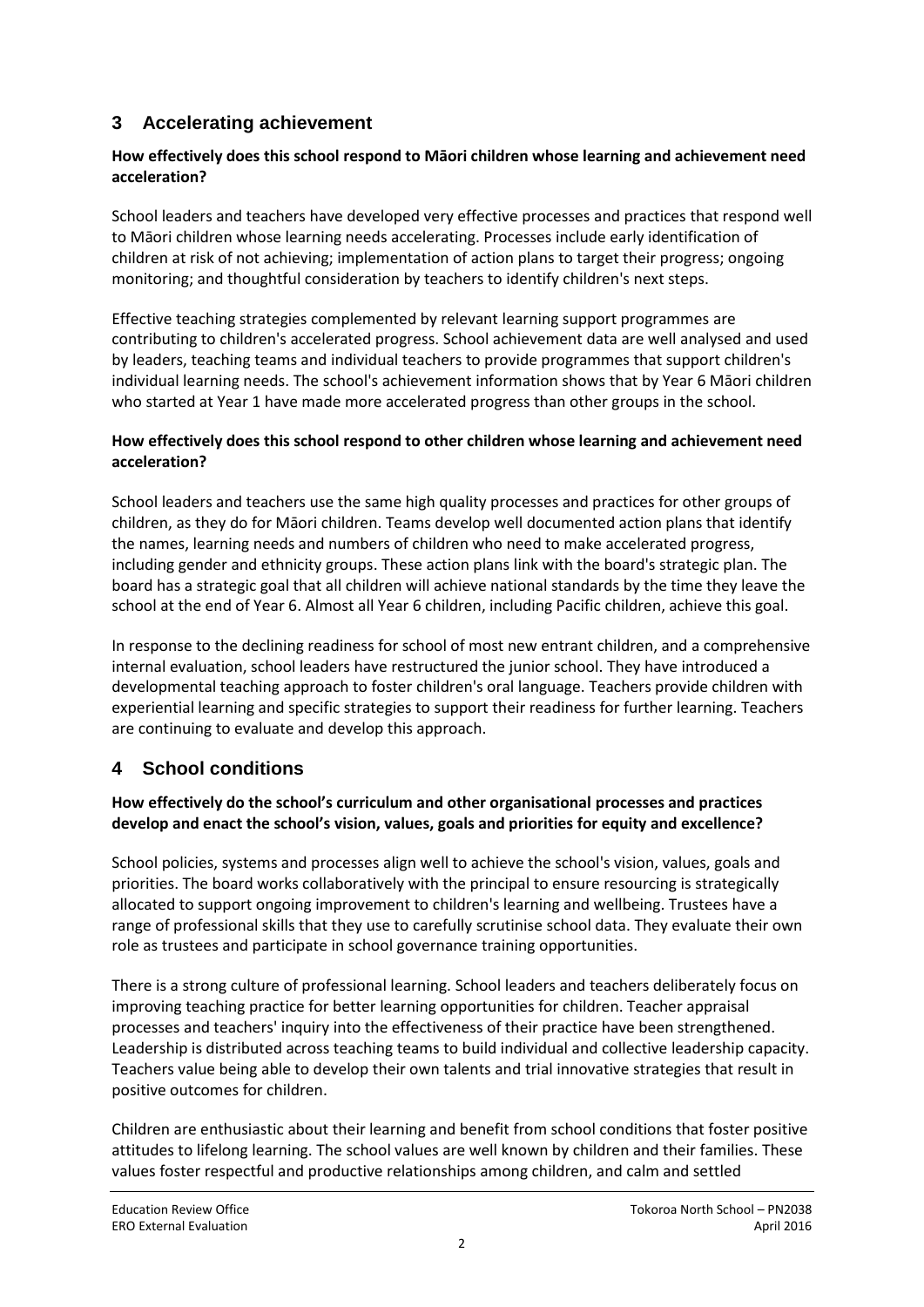classrooms. Children's leadership skills are regularly promoted through tuakana/teina opportunities in the school.

School leaders promote a bicultural curriculum and this is apparent in classroom programmes. They engage with local iwi and value their knowledge and expertise. Children in kapa haka participate in noho marae, which provide opportunities for Māori children to experience success as Māori. Leaders agree it is timely to review the effectiveness of the sequential learning in the te reo Māori programme.

Children participate in a broad-based curriculum that connects well with their lives, including celebrating Pacific and other cultures. There is a strong emphasis in the curriculum on literacy, mathematics and environmental education. The board has resourced a growing information communication technologies (ICT) infrastructure to support children's access to digital learning.

Home/school learning partnerships are promoted. Parents are involved in discussions about purposeful goals for their children which inform teachers' learning plans for individual children. Parents receive a range of relevant information about their children's progress and achievement.

Relational trust at all levels of the learning community supports collaboration and risk taking, and openness to change and improvement. The school's collective capacity to reflect and use evaluation, results in inquiry and knowledge building that contributes to sustained, learnerfocused.improvement.

### **5 Going forward**

#### **How well placed is the school to achieve and sustain equitable and excellent outcomes for all children?**

Leaders and teachers:

- know the children who need their learning and achievement need to be accelerated
- respond effectively to the strengths, needs and interests of each child
- regularly evaluate how well teaching is working for these children
- act on what they know works well for each child
- build teacher capability effectively to achieve equitable outcomes for all children
- are well placed to achieve and sustain equitable and excellent outcomes for all children.

ERO is likely to carry out the next review in four-to-five years.

#### **6 Board assurance on legal requirements**

Before the review the board of trustees and principal of the school completed the ERO board assurance statement and Self Audit Checklists. In these documents they attested that they had taken all reasonable steps to meet their legislative obligations related to the following:

- Board administration.
- Curriculum.
- Management of health, safety and welfare.
- Personnel management.
- Asset management.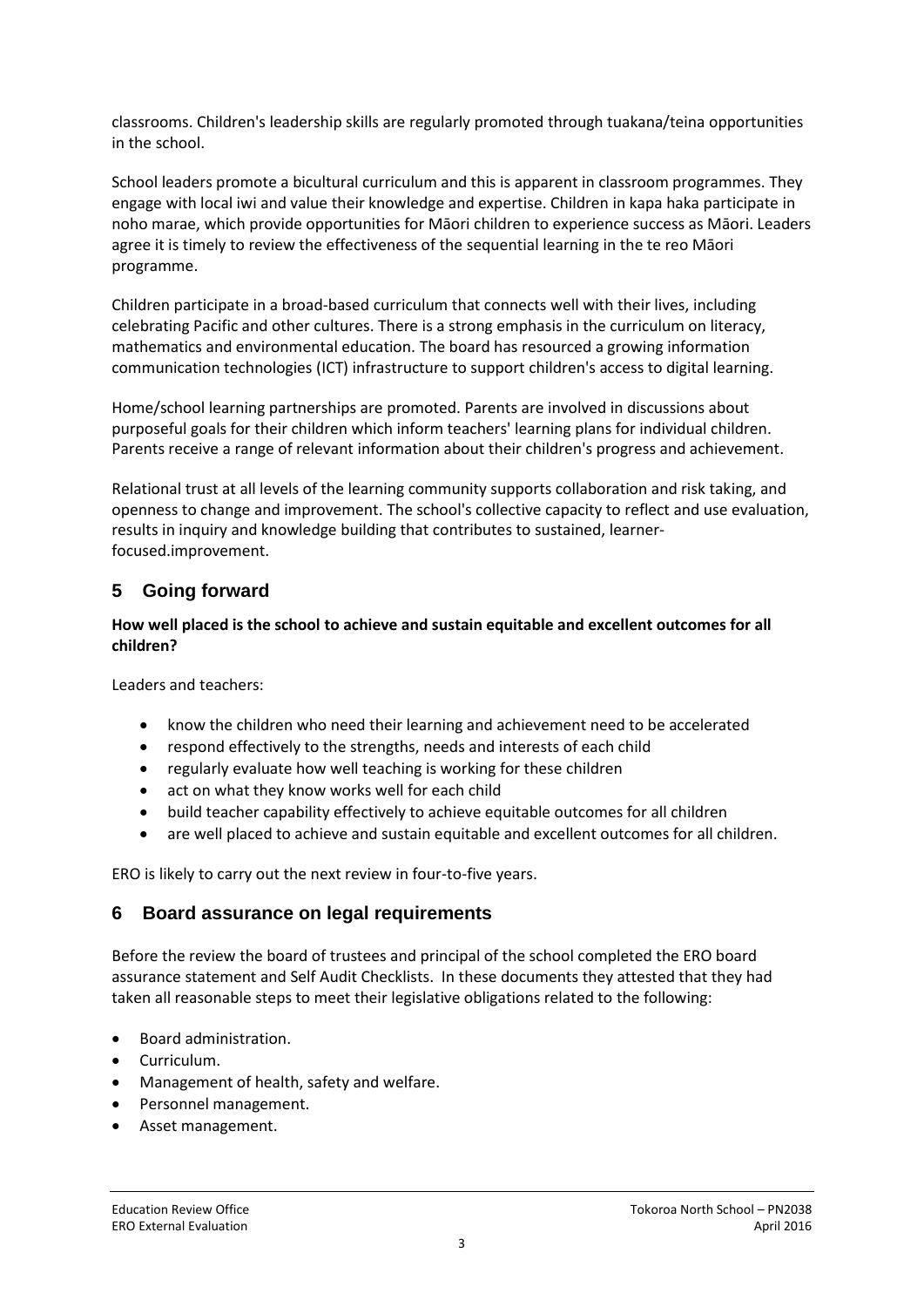During the review, ERO checked the following items because they have a potentially high impact on student safety and wellbeing:

- emotional safety of children (including prevention of bullying and sexual harassment)
- physical safety of children
- teacher registration
- processes for appointing staff
- stand down, suspensions, expulsions and exclusions
- attendance
- compliance with the provisions of the Vulnerable Children Act 2014.

### **7 Recommendation**

ERO recommends that the school continues to use internal evaluation to monitor and report on its progress towards achieving equity and excellence in outcomes for all children.

Graham Randell

Graham Randell Deputy Chief Review Officer Northern

22 April 2016